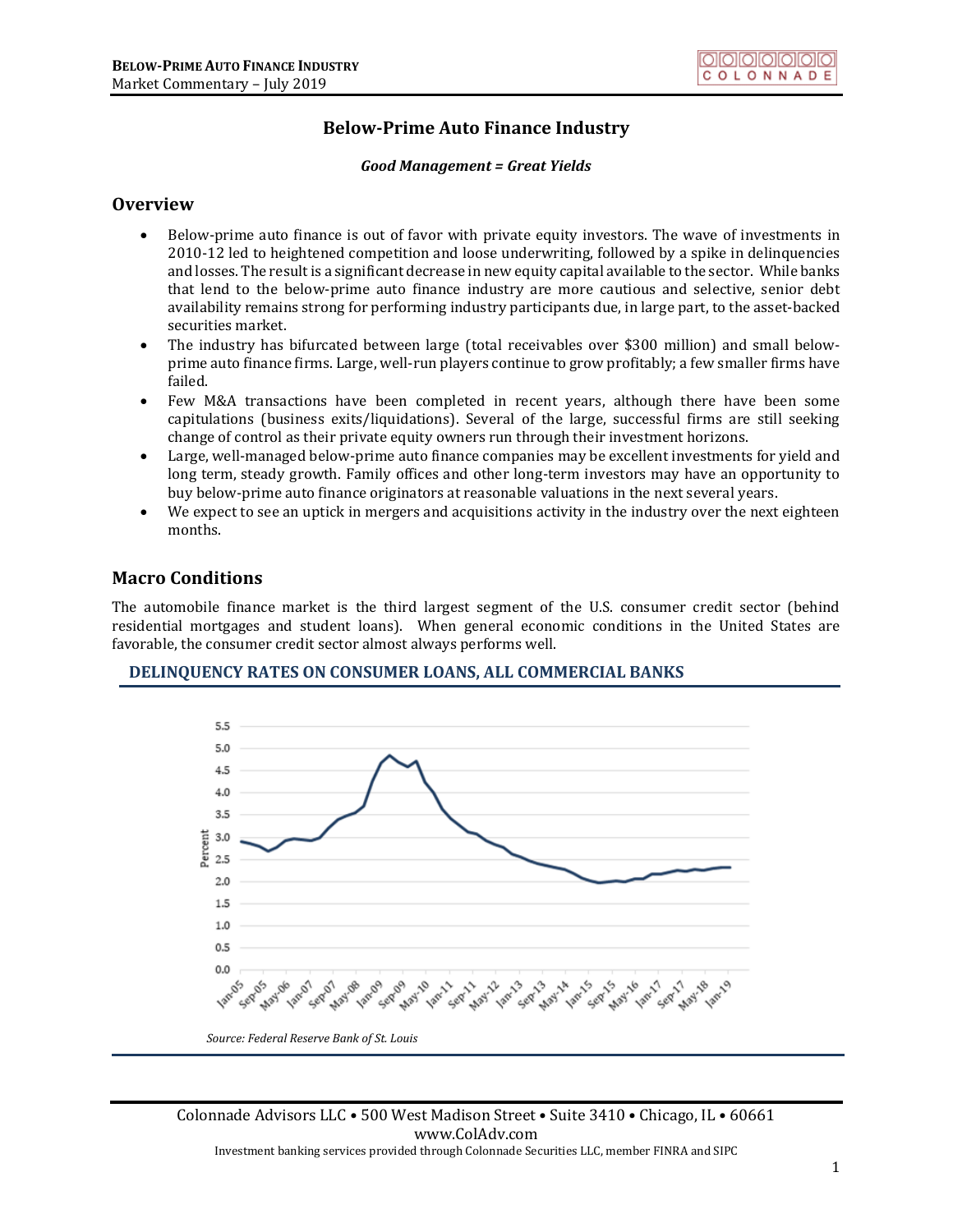The current economic expansion is now the longest period of growth in the history of the United States, and the economy is in good shape. The unemployment rate is 3.6% - the typical 65-year old American was in high school the last time the unemployment rate was this low. According to U.S. Labor Department data, the number of unfilled jobs was 7.5 million at the end of April 2019. That number of openings exceeded the number of unemployed people by 1.6 million – the largest such gap on record. The core inflation rate is hovering around 2% p.a. and the yield on 10-year U.S. Treasury notes is now down to 2% - real interest rates (net of inflation) on government debt are back to zero. The U.S. Federal Reserve has "tapped the brakes" on interest rate increases and quantitative tightening – an interest rate cut might occur this summer. These three positive macro-stats and continued high levels of liquidity have led to a relatively loose credit environment – consumer debt levels are up, but the increase in delinquencies/defaults has been modest due to the general health of the consumer economy. General consumer finance delinquencies reached a peak of almost 5% of balances outstanding in the second quarter of 2009; they hit a low of 1.98% in the second quarter of 2015. The delinquency rate is currently 2.33%, still low by historical standards.

Investors that are seeking yields above government or investment grade corporate debt rates have continued to provide debt capital to the consumer finance sector.

The good times will eventually come to an end, and a recession is inevitable. Some non-bank consumer lenders (such as LendingClub and Avant) are tightening credit standards and cutting costs in order to be ready for a downturn. Sentiment is shifting – Reuters reported that 25% of the economists it surveyed in March 2019 expect a downturn in the next twelve months. The tariffs and trade conflicts promulgated by the Trump administration could raise consumer prices and trigger the downturn, or a spike in oil prices caused by the escalating conflicts with Iran in the Persian Gulf could shock the economy into a recession.

## **Below-Prime Auto Finance Industry Conditions**

The below-prime auto finance industry is affected by several factors that do not show up in overall consumer finance sector performance statistics. Here are some of the issues that are impacting the below-prime auto finance market:

- *Past aggressive underwriting has led to elevated delinquencies for some firms.* The most aggressive lenders to the subprime auto sector are experiencing higher delinquencies and losses; the 2014 – 2016 timeframe saw a deterioration in credit standards and auto dealer management as new entrants and others fought for volume. Many players tightened up their underwriting and controls in 2017 and non-prime auto financing volume dropped. A period of renewed growth occurred in the second half of 2018, so performance may dip again. The impact of liberal standards has been revealed in the performance of the asset-based securities issued by a few significant issuers.
- *Private equity investors have hit the horizon of disappointment.* The rash of below-prime auto finance investments made in 2010 – 2012 has reached the exit timeframe for their institutional investors. Some private equity firms have elected to capitulate, either by halting loan origination and turning portfolios over to third-party servicers to liquidate or selling portfolios to competitors at discounts. Other financial sponsors are holding successful businesses but find current M&A valuation levels for those franchises to be unacceptable. While there have been some below-prime auto loan portfolio sales, there have been few significant sales of fully functional below-prime auto finance firms in the past three years. The last platform acquisition in the below-prime auto finance industry was Automotive Credit Corp's purchase of Top Finance, a relatively small regional firm. Sponsor-owned firms will eventually be sold due to the ten-year liquidation schedule of the typical private equity fund.
- *Bifurcation of the below-prime auto finance sector.* The industry appears to be splitting into two groups. Larger firms with critical mass are experiencing increased volume and growth in market share. These larger firms have invested in automated credit decisioning and data analytics that reduce static pool losses; the larger firms are also able to hire and retain skilled leaders and technical people needed to implement a tech-forward operation. In addition, large firms have made significant investments in compliance staff and infrastructure. The second segment of the industry consists of smaller players that have not achieved critical mass and do not have the resources to invest in credit/analytic technology. Many of these smaller market participants are shrinking; and some have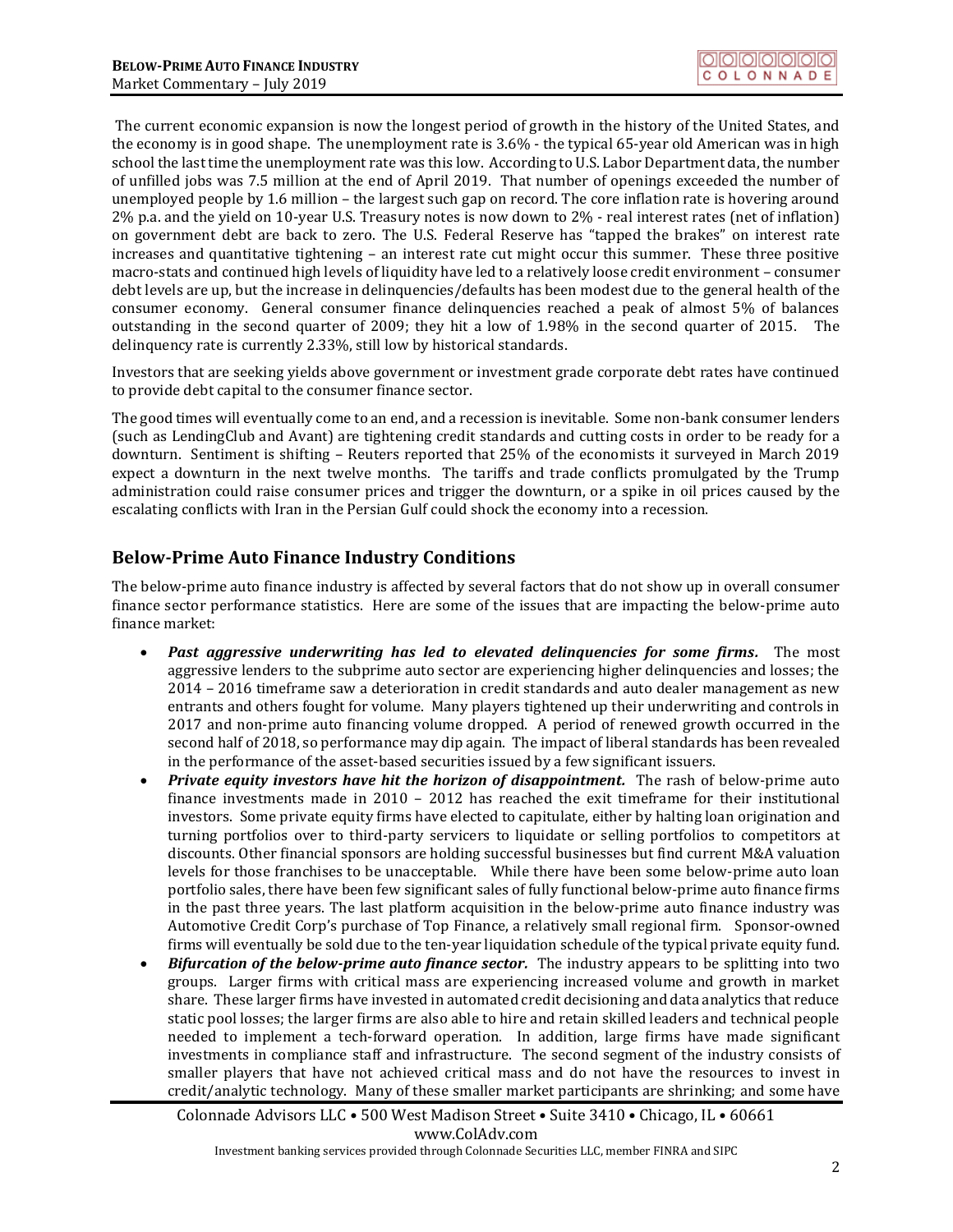exited the business entirely. At least a dozen indirect below-prime auto finance firms and buy here/pay here auto sales/finance firms have exited the market since 2016. None of these failed firms were public companies, and none have been large enough to precipitate a crisis in the industry. This level of distress has accelerated the bifurcation of the market.

• *Access to capital.* High levels of liquidity and the pursuit of yield have kept debt capital flowing to the below-prime auto finance industry. There has been a flight to quality, however. The banks that have traditionally provided financing to smaller players in the below-prime auto finance market have tightened their credit standards. Some have exited the non-ABS segment of the market. While it is challenging for a new issuer to complete an asset-backed securities transaction, there were some firsttime issuers that closed transactions in the past year or so, including Avid Acceptance and Tricolor Auto Group. Experienced issuers are tapping the market with relative ease. While debt capital is available to solid market participants, risk capital is in short supply. The private equity sector has turned its back on the below-prime auto finance industry – no new investments have occurred since 2016.

## **INDUSTRY NONPRIME AUTO LOAN ABS 2018**



# **Large Players are Getting Bigger**

An intense focus on growth regardless of market conditions leads to difficulty in the below-prime auto finance business; this has been true in the past (particularly in the late 1990's) and it is still true today. Several of the larger, successful participants in the below-prime auto finance market are delivering excellent returns on capital deployed by managing growth and maintaining strict credit guidelines. Critical mass and good management generate great yields for these firms and their owners.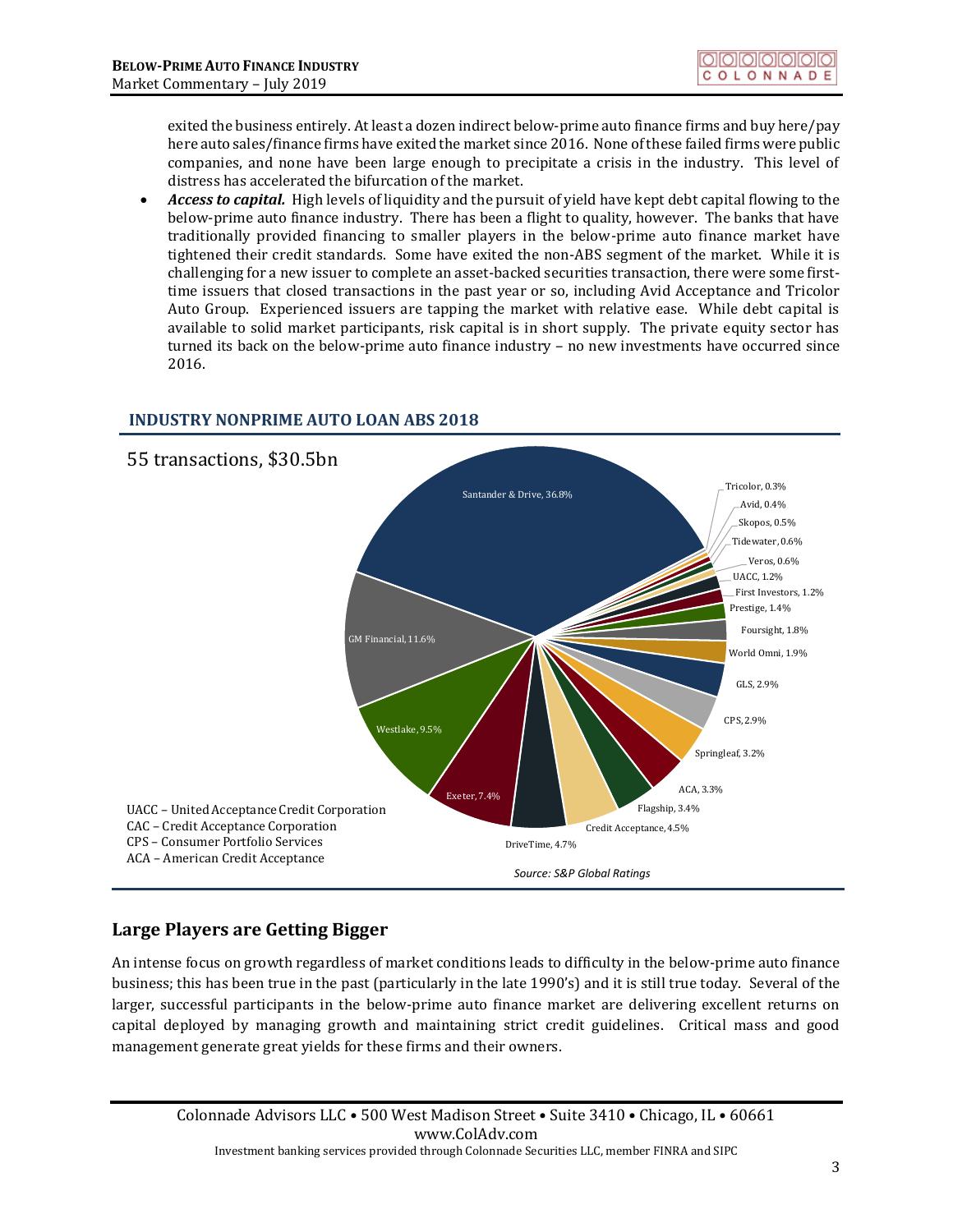### **TOP TEN BELOW-PRIME AUTO FINANCE FIRMS**

| Company                                                                      | Ownership                             | <b>Total Assets</b><br>(\$Billion) |
|------------------------------------------------------------------------------|---------------------------------------|------------------------------------|
| <b>GM Financial (AmeriCredit)</b>                                            | <b>General Motors Company</b>         | \$97.2                             |
| Santander Consumer USA (Drive Financial)                                     | 30.2% Public<br>69.8% Banco Santander | \$45.0                             |
| <b>Credit Acceptance</b>                                                     | <b>Public</b>                         | \$6.2\$                            |
| <b>Automotive Drivetime</b>                                                  | Ernest Garcia II                      | \$4.7                              |
| <b>Exeter Finance Corp</b>                                                   | <b>Blackstone Group</b>               | \$4.7                              |
| Westlake Financial                                                           | 80% Hankey Group<br>20% Marubeni Corp | \$4.0                              |
| <b>Consumer Portfolio Services</b>                                           | Public                                | \$2.5                              |
| American Credit Acceptance                                                   | Johnson Group                         | \$2.5                              |
| <b>Flagship Credit Acceptance</b>                                            | Perella Weinberg Partners             | \$2.2                              |
| <b>Global Lending Solutions</b><br>Sources: Public filings and press reports | <b>Blue Mountain Capital</b>          | \$1.8                              |

The top two participants in the below-prime auto finance sector accounted for almost half of the ABS transactions completed in 2018

# **The Below-Prime Auto Finance Cycle Grinds Forward**

In our market commentary of February 2013, we reviewed the significant increase of risk capital flowing into the below-prime auto finance sector in the 2010 to 2012 post-recession credit recovery. In July 2014, we noted that industry participants were facing heightened competition and that some sophisticated investors (*e.g.*, major private equity firms, such as Warburg Pincus and KKR) were exiting their investments in below-prime auto finance firms, perhaps signaling a valuation peak. In August 2016, we predicted that consolidation activity would lead to a smaller group of larger firms with the resilience and mass to withstand the inevitable recession and the earnings power to absorb the costs of the much more invasive regulatory environment.

The consolidation phase is now in full swing, and the ownership of these businesses may shift to yield-oriented investors rather than the "buy low/sell high" crowd. This group of investors is attracted to well-managed below-prime auto finance firms due to their high yields and high returns on assets and equity, their need for significant capital, and their predictable cash flow.

# **Demand for Auto Credit Remains Robust**

While new car sales peaked in 2016 at 17.5 million, used car sales have continued to grow, hitting 29.5 million in 2018. Demand for used cars is likely to remain robust, in part because of the ever-increasing cost of new vehicles and increasing cost differential between new and used cars. The below-prime auto finance market is closely tied to used car sales.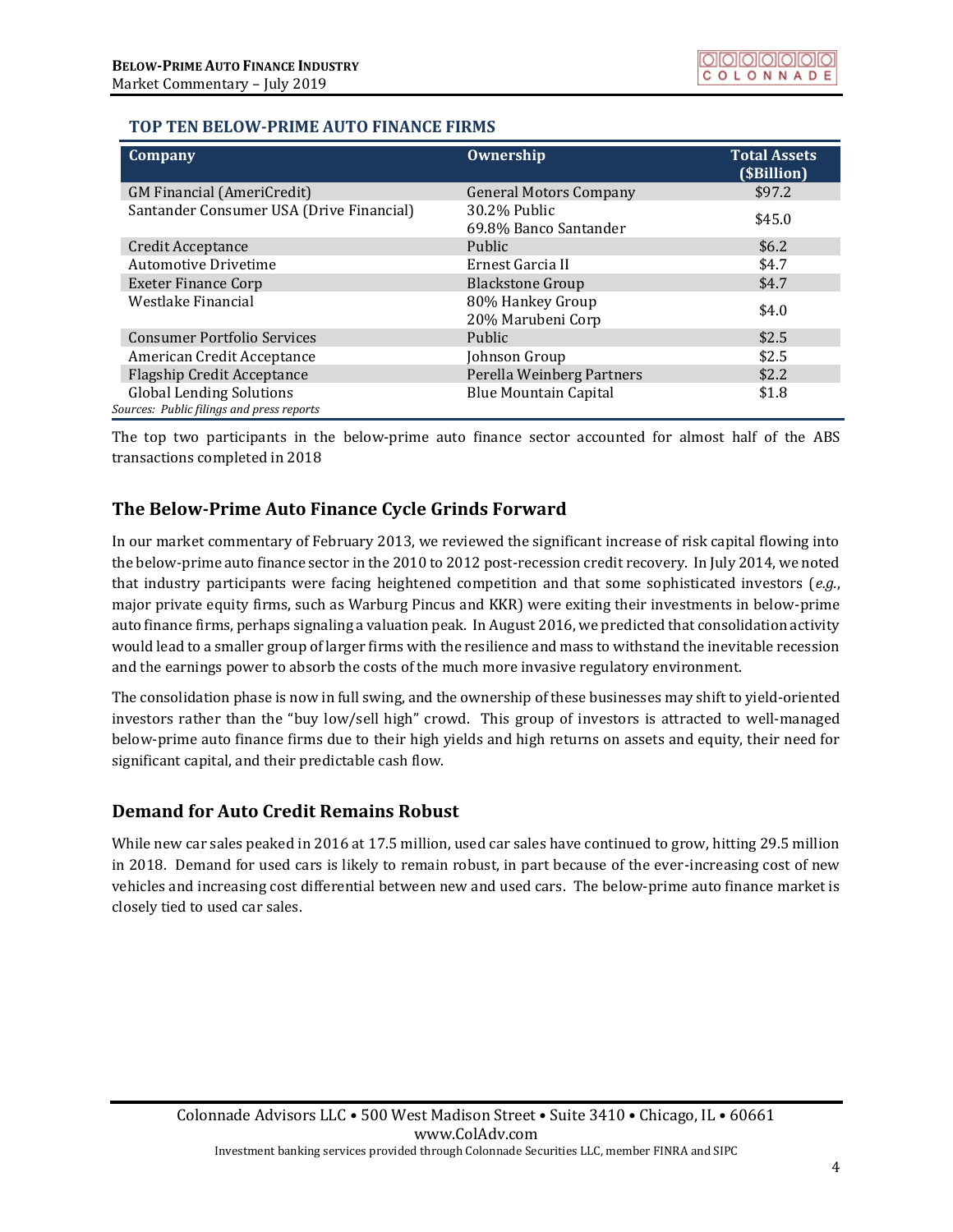### **NEW AND USED AUTO SALES** *(millions)*



Total auto loans outstanding at the end of 2018 nearly hit \$1.3 trillion, a new record high.



### **OUTSTANDING U.S. AUTO LOANS**

*Source: Federal Reserve Bank of New York*

Below-prime borrowers (credit scores below 660) accounted for about 38% of the total auto finance market at the end of 2018. Credit scores have been slowly improving over the past few years; below-prime borrowers accounted for almost 40% of the total market at the end of 2016. The average auto loan balance carried by below-prime borrowers also increased in 2018.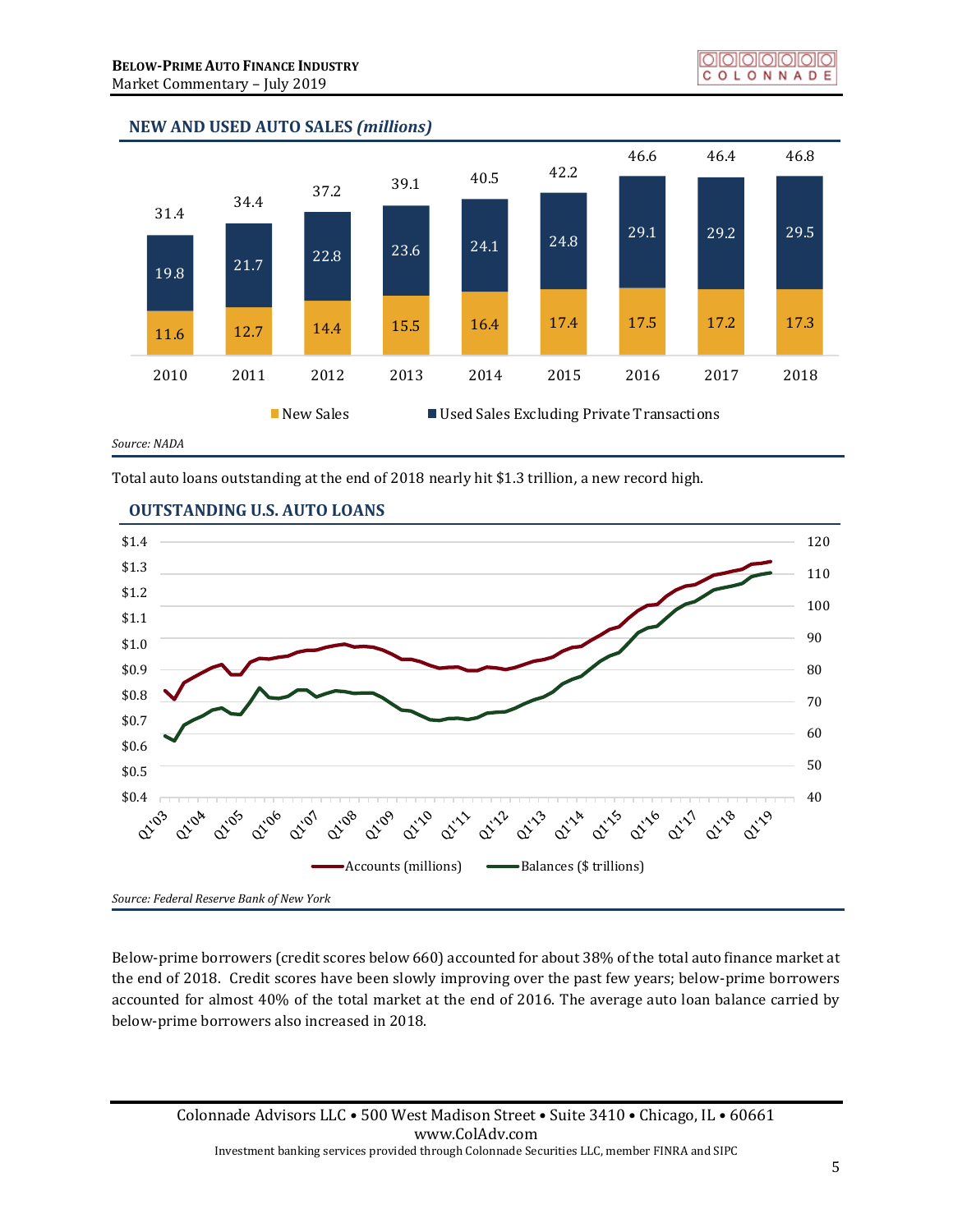### **LOAN BALANCE RISK DISTRIBUTION**



| Category           | <b>Score Range</b> |
|--------------------|--------------------|
| <b>Super Prime</b> | 781-850            |
| Prime              | 661-780            |
| Nonprime           | 601-680            |
| Subprime           | 501-600            |
| Deep Subprime      | 300-500            |

Average original loan terms of below-prime auto finance ABS issuers have been increasing. Around 84% of loans had an original term in excess of 60 months, according to S&P.

These statistics support the conclusion that below-prime auto finance firms are becoming a bit more aggressive; terms offered to consumers are liberal. The overall financial health of consumers (as measured by credit scores) continues to improve slightly as the economic expansion rolls along. Liberal credit terms extended late in an economic expansion tend to cause elevated losses when the economy softens.

In the below-prime auto finance segment, losses appear to be closely correlated to loan volume – when volume increases, so do losses (eventually). The aggressive lending in the 2014-2015 timeframe created elevated losses thereafter. The data for below-prime auto loan asset backed securities demonstrates the connection.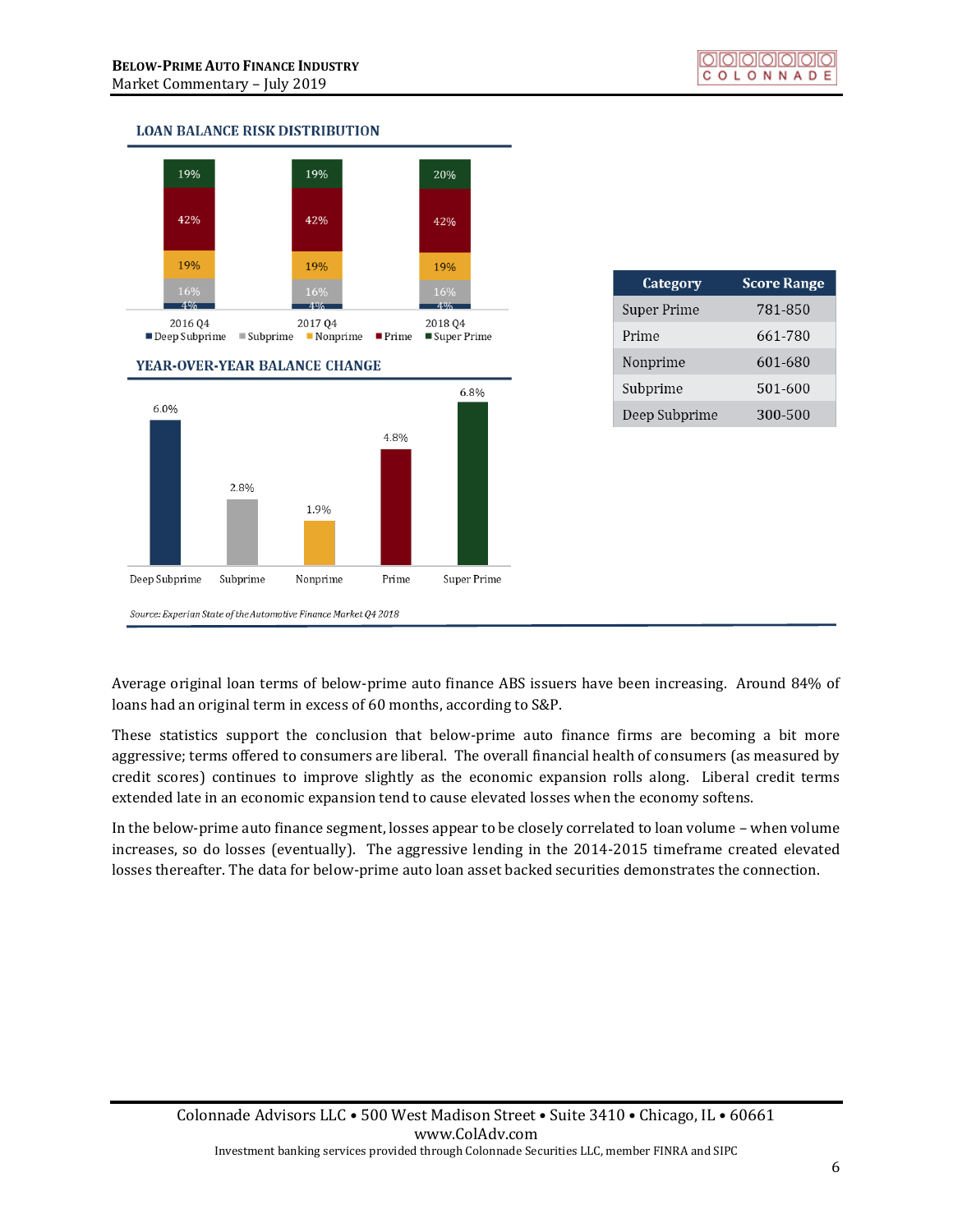

# **ABS CUMULATIVE NET LOSS (CNL) VS SUBPRIME AUTO LOAN ORIGINATIONS**

# **Bifurcation of Below-Prime Auto Finance Industry**

As mentioned earlier, there have been a dozen or so below-prime auto finance firms that have failed in recent years. Each of these troubled firms has its own story, but the reasons for their demise fall into three broad categories:

- *Inadequate mass and operating history:* None of the firms that have failed held significant market share in the below-prime auto finance sector; capital availability to smaller firms has declined in the past few years. Several of these firms were launched in the wake of the 2009 – 2010 recession and were attempting to grow rapidly. In some cases, credit decisioning systems and management talent were inadequate due to resource limitations.
- *Underwriting errors:* The land grab mentality of some new players led to relaxed lending standards. When the losses from poor credit decisions hit the operating results of the finance companies, they had inadequate capital to absorb the blow.
- **Loss of conviction:** Some of the companies lost the support of equity capital providers when it appeared that equity valuations in the below-prime auto finance sector were falling; origination activities ceased and the portfolios were either sold or placed with a third-party servicer.

The companies that have gone out of business reflect a broader trend – larger firms are growing and gaining market share; smaller firms are shrinking and becoming irrelevant. The critical mass break point appears to be about \$300 million of finance receivables.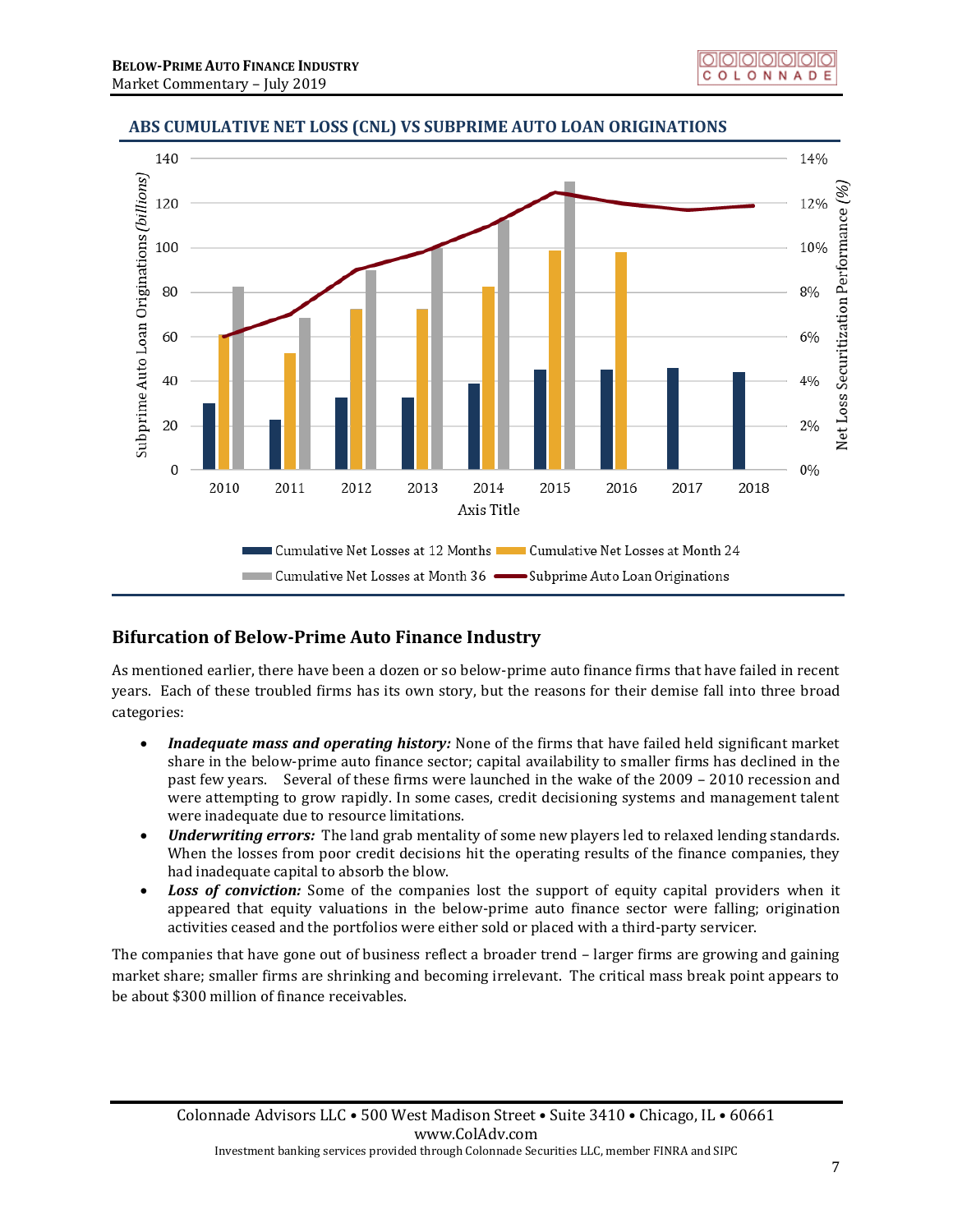The top publicly traded companies in the below-prime auto finance business all grew their volume in the first quarter of 2019:

#### **Q1 VOLUME CHANGE**



## **The Elusive Exit**

There have been no significant sales of below-prime auto finance firms in the past few years despite several attempts by investors. Flagship Credit Corporation (owned by a Perella Weinberg fund) filed for an initial public offering in 2015; the deal never priced and the S-1 was finally pulled in April 2018. Exeter Finance filed for its initial public offering in January 2019; the deal has not priced yet. There have been several attempts by private equity investors to sell their subprime auto finance portfolio companies; no significant firm has traded. Recent exits that have occurred have been capitulations – portfolios were sold or turned over to be serviced by larger firms (Westlake Financial Services and First Investors Financial Services have assumed portfolio servicing duties for a number of the below-prime auto finance firms that have ceased originating new loans). TCF Financial also closed down Gateway One, an auto finance that it bought for \$94 million in late 2011.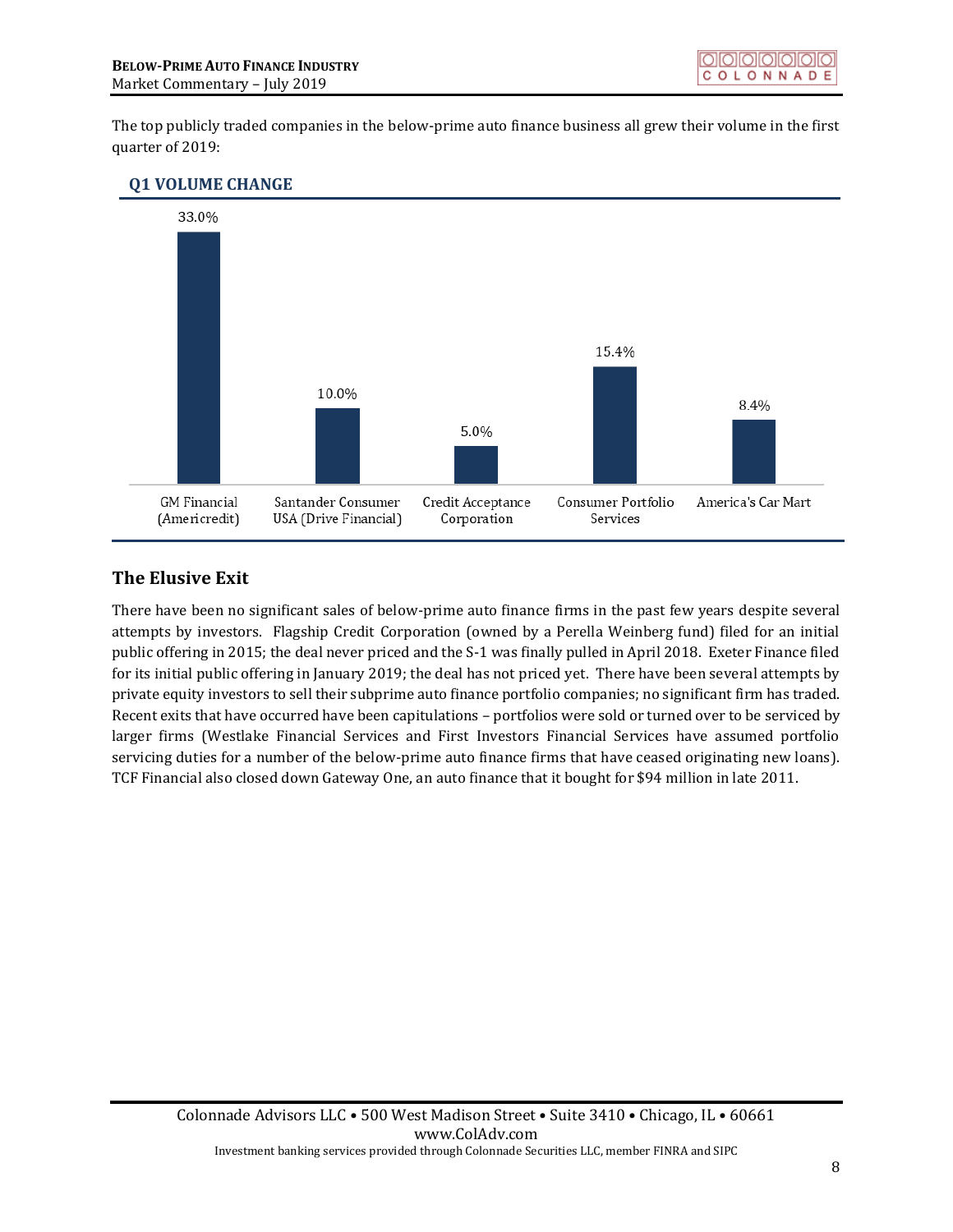| <b>Date</b> | <b>Target</b>                                            | <b>Buyer / Investor</b>                       | <b>Transaction</b>                                                                             |
|-------------|----------------------------------------------------------|-----------------------------------------------|------------------------------------------------------------------------------------------------|
| 19-Apr      | Metrolina Credit                                         | Nicholas Financial                            | Nicholas bought Metrolina - \$22MM of net<br>receivables                                       |
| 17-Sep      | Top Finance                                              | Automotive Credit Corp.                       | Top was a small California-only lender -<br>\$50MM portfolio                                   |
| $16$ -Apr   | American Auto Center                                     | <b>York Capital</b><br>Management             | Acquisition of a BHPH firm                                                                     |
| $16$ -Jan   | Tricolor Auto Group                                      | Ganas Auto/Investar                           | Industry consolidation transaction in the<br><b>BHPH</b> segment                               |
| $15$ -Jun   | <b>U.S. Auto Sales</b>                                   | <b>Milestone Partners</b>                     | Acquisition of a BHPH firm                                                                     |
| $15-Mar$    | Carfinco (Canada)                                        | <b>Banco Santander</b>                        | Carfinco is a Canadian subprime auto finance<br>firm                                           |
| $14$ -Jul   | Car Outlet                                               | Marubeni                                      | \$120MM acquisition of a Chicago-based BHPH<br>company                                         |
| 14-Mar      | Metrolina Credit                                         | ML Credit/Comstock<br>Capital                 | Small acquisition of two-branch below-prime<br>finance company                                 |
| $13-Nov$    | NorthState Acceptance                                    | Pine Tree Equity<br>Partners                  | Acquisition of North Carolina-based below-<br>prime lender                                     |
| 13-Sep      | Persian Acceptance<br>Corp.                              | Carfinco                                      | Canadian auto finance firm bought a<br>Massachusetts-based below-prime auto<br>lender          |
| 13-Feb      | Nationwide Acceptance                                    | <b>Prospect Capital</b>                       | Approximately \$85-90MM acquisition                                                            |
| 12-Nov      | White River Capital                                      | Parthenon Capital                             | \$79.5MM take-private transaction                                                              |
| 12-0ct      | <b>First Investors Financial</b><br>Services             | <b>Aquiline Capital Partners</b>              | \$100MM acquisition                                                                            |
| 11-Dec      | Gateway One                                              | <b>TCF Financial</b>                          | \$94MM acquisition                                                                             |
| 11-0ct      | <b>Security National</b><br><b>Automotive Acceptance</b> | Culpeper<br>Capital/Fortress                  | Acquisition                                                                                    |
| $11-0ct$    | Santander Consumer<br><b>USA</b>                         | Warburg Pincus, KKR,<br>Centerbridge Partners | Acquired 35% for \$1.2BN; transaction value<br>of \$4BN                                        |
| 11-Sep      | Fireside Bank                                            | <b>Consumer Portfolio</b><br>Services         | Acquired \$237MM loan portfolio                                                                |
| $11$ -Aug   | <b>Exeter Finance</b>                                    | <b>Blackstone Group</b>                       | \$50MM transaction value plus planned<br>investment of \$277MM                                 |
| $11$ -Jul   | Westlake                                                 | Marubeni                                      | \$250MM investment                                                                             |
| 11-May      | <b>First Investors Financial</b><br>Services             | <b>JAM</b> Special<br>Opportunities Fund II   | \$12.5MM capital infusion                                                                      |
| 11-May      | J.D. Byrider                                             | Altamont Capital                              | Acquired buy-here/pay-here retail auto<br>sales/finance operation                              |
| 11-Feb      | United PanAm Financial                                   | <b>Pine Brook Partners</b>                    | \$110MM acquisition                                                                            |
| $10-0ct$    | AmeriCredit                                              | <b>General Motors</b>                         | New core of GM's captive finance arm. \$3.5BN<br>transaction                                   |
| $10-$ Sep   | CitiFinancial                                            | Santander Consumer<br><b>USA</b>              | Acquired \$3.2BN loan portfolio plus servicing<br>rights for \$7.2BN of loans retained by Citi |

Here is a list of the below-prime auto finance acquisitions over the past several years.

Ten of the transactions listed above involved private equity firms as buyers; some of those investments are overdue for liquidation. Eventually, these properties must be sold since the funds that hold the investments are time-limited.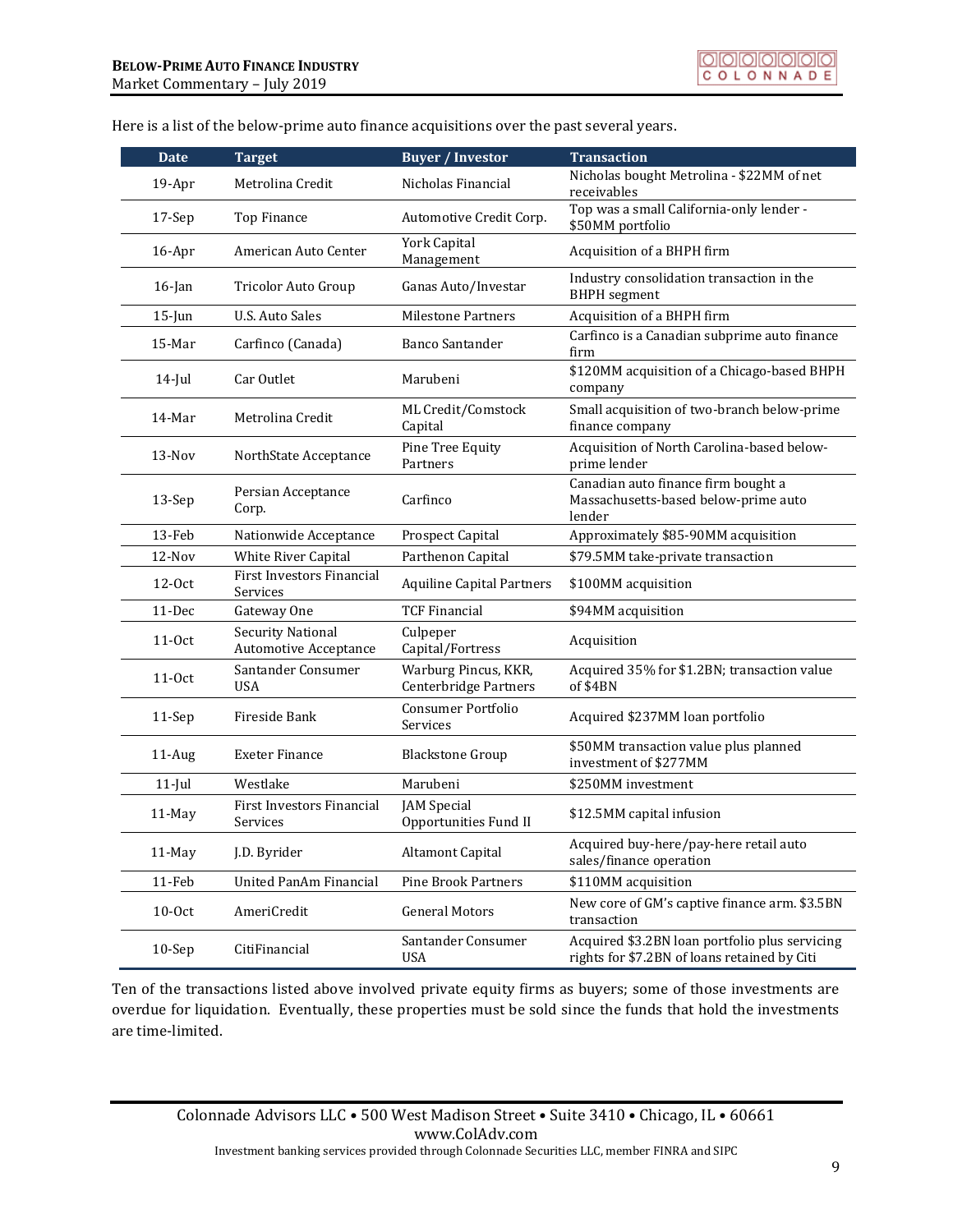# **Conclusion**

While the fundamentals of the below-prime auto finance industry have not deteriorated significantly, the sector is quite out of favor with traditional financial sponsors. This cyclical sector generates assets that produce solid risk-adjusted returns, but success requires a significant investment in systems and human capital. Successful participants in the business also understand that a decrease in volume caused by disciplined underwriting is beneficial in the long run. We expect that the current logjam will break as private equity investors are forced to take their properties to market in the next few years. There will be transactions, but the valuations are unlikely to meet the original expectations of the investors. These market dynamics will create compelling investment opportunities for long-term, yield-oriented investors, such as family offices and other nontraditional financial sponsors.

For more information on the Below-Prime Auto Finance sector, please contact:

Christopher Gillock Managing Director & CEO 312.870.6212 [cgillock@coladv.com](mailto:cgillock@coladv.com)



Jeff Guylay Managing Director 208.726.0788 [jguylay@coladv.com](mailto:jguylay@coladv.com)



Gina Cocking Managing Director 312.425.8145 [gcocking@coladv.com](mailto:gcocking@coladv.com)





*Colonnade is an independent investment bank focused on the financial services and business services sectors. Colonnade provides expert, objective advice on mergers and acquisitions, private placements, fairness opinions, valuation opinions and corporate finance issues for privately held businesses, publicly traded companies and financial sponsors. Our senior bankers bring extensive transaction experience, industry expertise, a process orientation and a sense of urgency to each engagement.*

*This advertisement was prepared July 8, 2019. It is not investment advice, and Colonnade undertakes no obligation to update the information contained herein*.